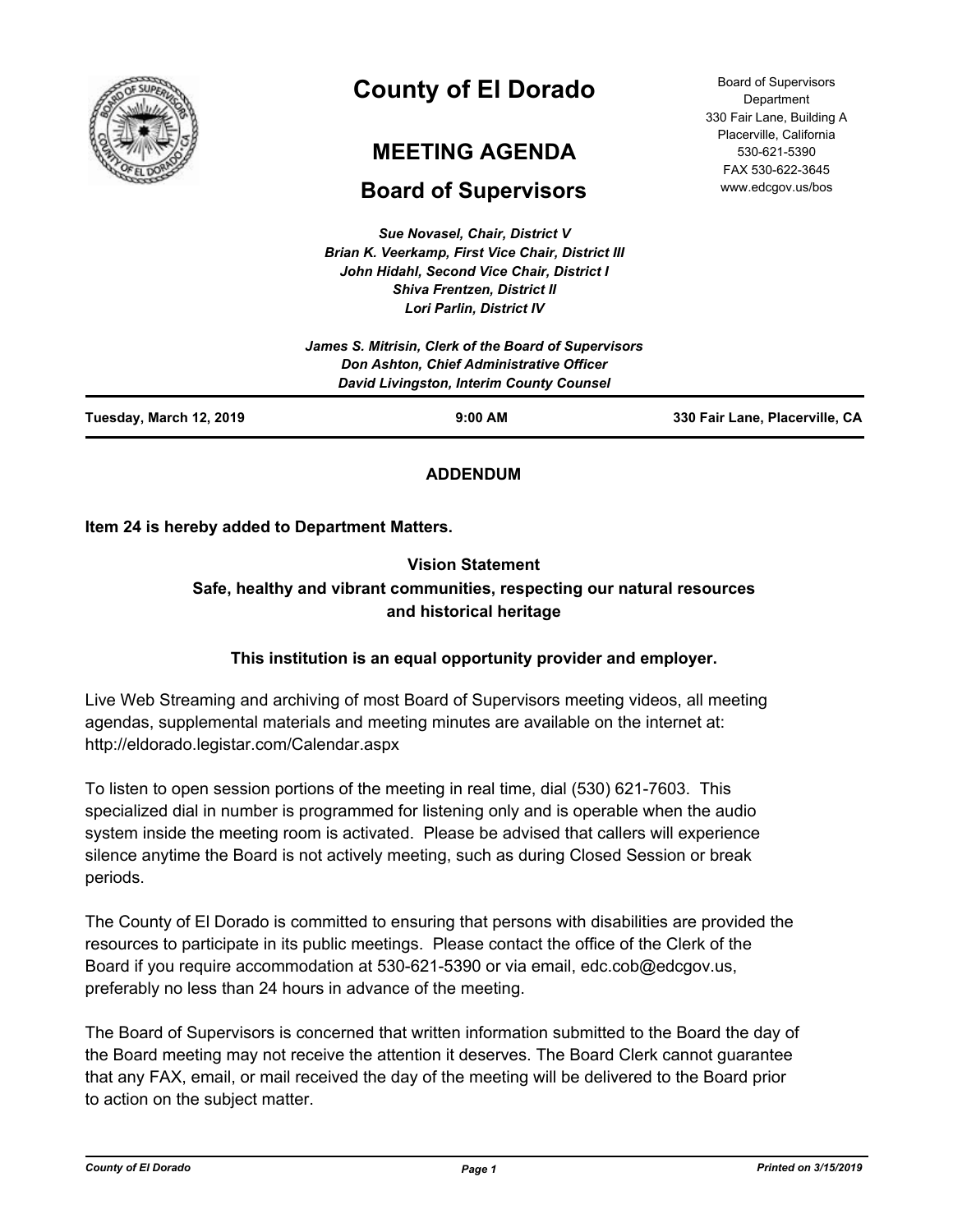The Board meets simultaneously as the Board of Supervisors and the Board of Directors of the Air Quality Management District, In-Home Supportive Services, Public Housing Authority, Redevelopment Agency and other Special Districts.

For Purposes of the Brown Act § 54954.2 (a), the numbered items on this Agenda give a brief description of each item of business to be transacted or discussed. Recommendations of the staff, as shown, do not prevent the Board from taking other action.

Materials related to an item on this Agenda submitted to the Board of Supervisors after distribution of the agenda packet are available for inspection during normal business hours in the public viewing packet located in Building A, 330 Fair Lane, Placerville or in the Board Clerk's Office located at the same address. Such documents are also available on the Board of Supervisors' Meeting Agenda webpage subject to staff's ability to post the documents before the meeting.

# **PROTOCOLS FOR PUBLIC COMMENT**

Public comment will be received at designated periods as called by the Board Chair.

Public comment on items scheduled for Closed Session will be received before the Board recesses to Closed Session.

Except with the consent of the Board, individuals shall be allowed to speak to an item only once.

On December 5, 2017, the Board adopted the following protocol relative to public comment periods. The Board adopted minor revisions to the protocol on February 26, 2019, incorporated herein:

Time for public input will be provided at every Board of Supervisors meeting. Individuals will have three minutes to address the Board. Individuals authorized by organizations will have three minutes to present organizational positions and perspectives and may request additional time, up to five minutes. At the discretion of the Board, time to speak by any individual may be extended.

Public comment on certain agenda items designated and approved by the Board may be treated differently with specific time limits per speaker or a limit on the total amount of time designated for public comment. It is the intent of the Board that quasi-judicial matters have additional flexibility depending upon the nature of the issue. It is the practice of the Board to allocate 20 minutes for public comment during Open Forum and for each agenda item to be discussed. (Note: Unless designated on the agenda, there is no Open Forum period during Special Meetings.)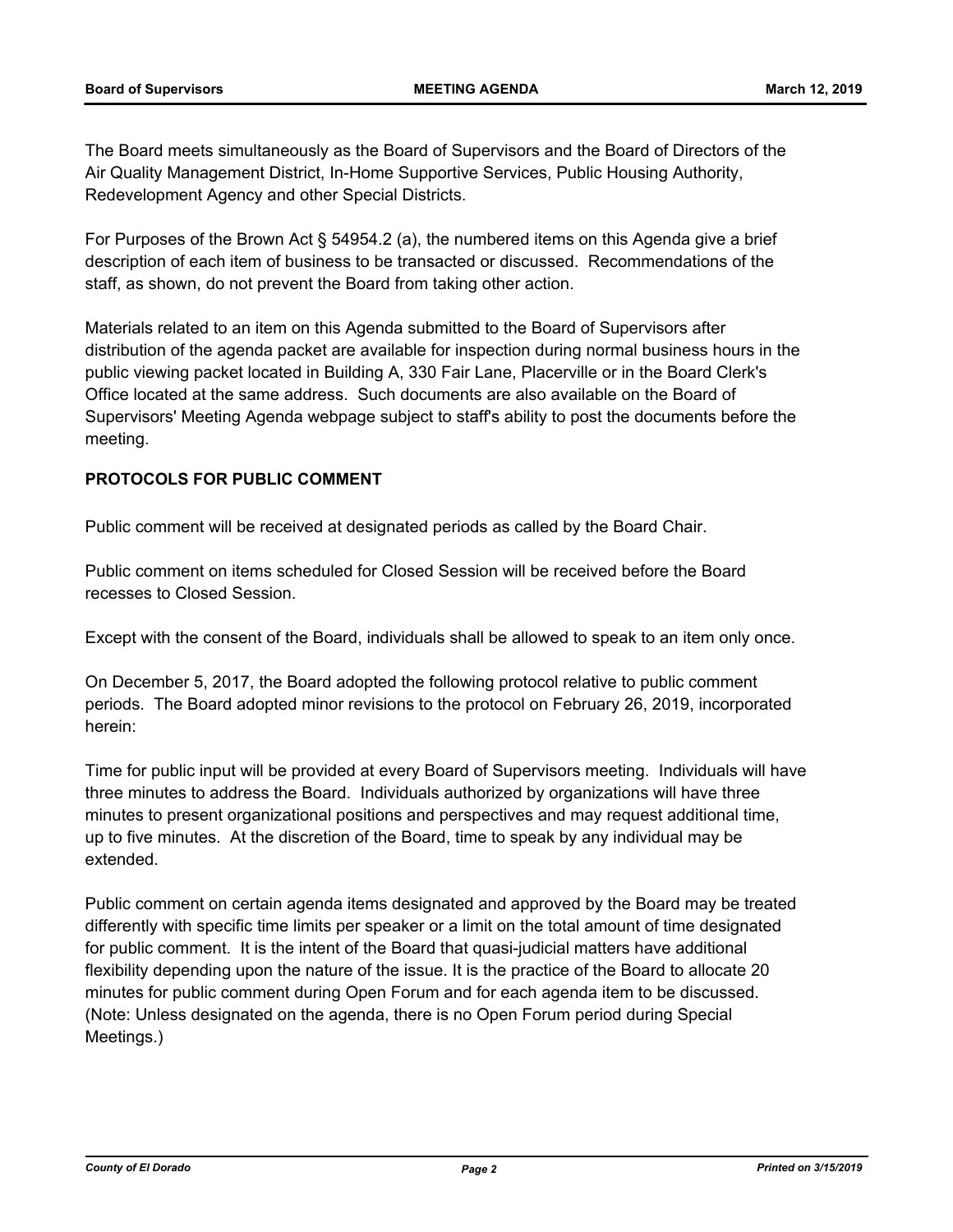Individual Board members may ask clarifying questions but will not engage in substantive dialogue with persons providing input to the Board.

If a person providing input to the Board creates a disruption by refusing to follow Board guidelines, the Chair of the Board may take the following actions:

Step 1. Request the person adhere to Board guidelines. If the person refuses, the Chair may turn off the speaker's microphone.

Step 2. If the disruption continues, the Chair may order a recess of the Board meeting.

Step 3. If the disruption continues, the Chair may order the removal of the person from the Board meeting.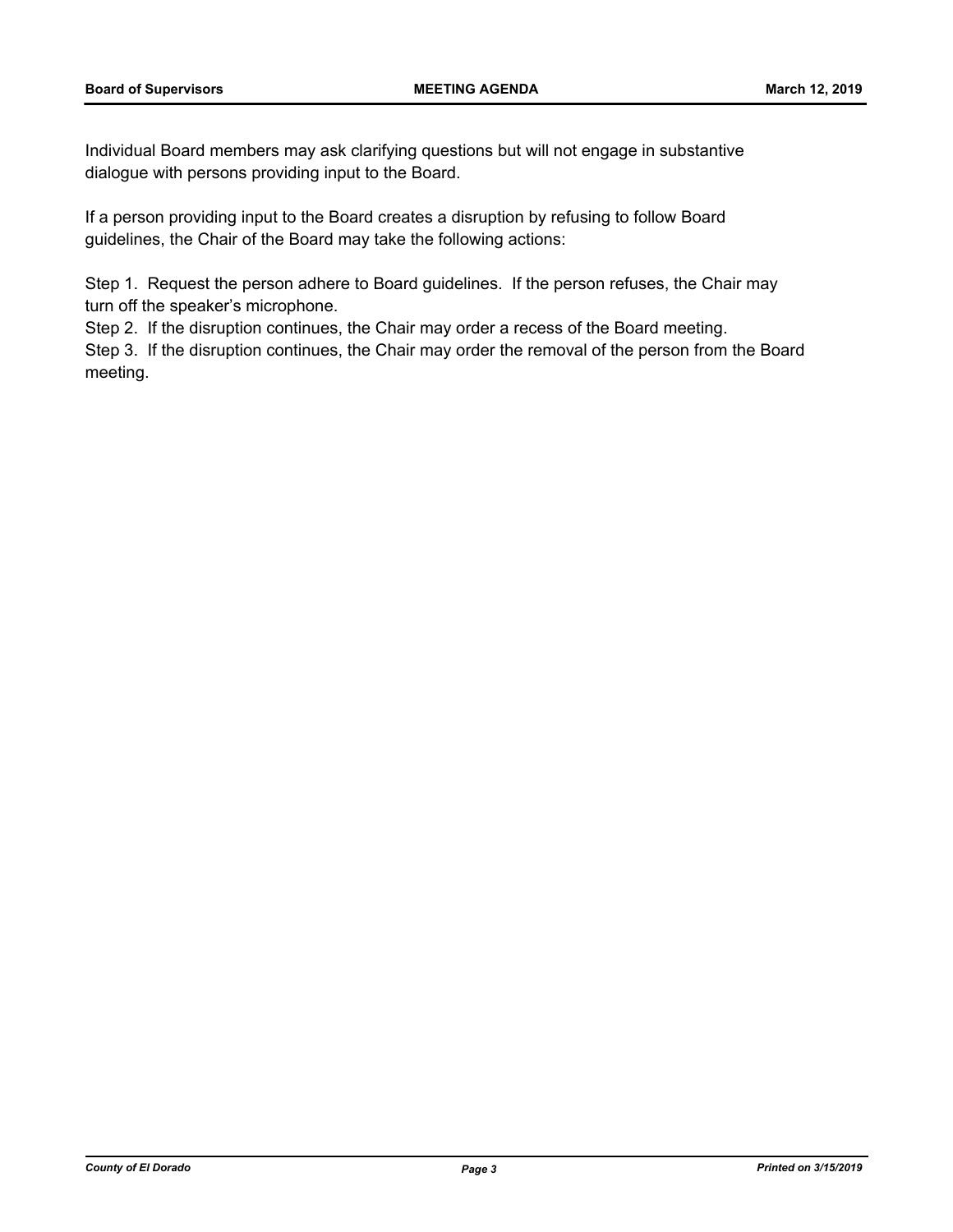# **9:02 A.M. - CALLED TO ORDER**

### **INVOCATION AND PLEDGE OF ALLEGIANCE TO THE FLAG**

#### **ADOPTION OF THE AGENDA AND APPROVAL OF CONSENT CALENDAR**

The Board may make any necessary additions, deletions or corrections to the agenda including moving items to or from the Consent Calendar and adopt the agenda and the Consent Calendar with one single vote. A Board member may request an item be removed from the Consent Calendar for discussion and separate Board action. At the appropriate time as called by the Board Chair, members of the public may make a comment on matters on the Consent Calendar prior to Board action.

#### **OPEN FORUM**

Open Forum is an opportunity for members of the public to address the Board of Supervisors on subject matter that is not on their meeting agenda and within their jurisdiction. Public comments during Open Forum are limited to three minutes per person. Individuals authorized by organizations will have three minutes to present organizational positions and perspectives and may request additional time, up to five minutes. The total amount of time reserved for Open Forum is 20 Minutes.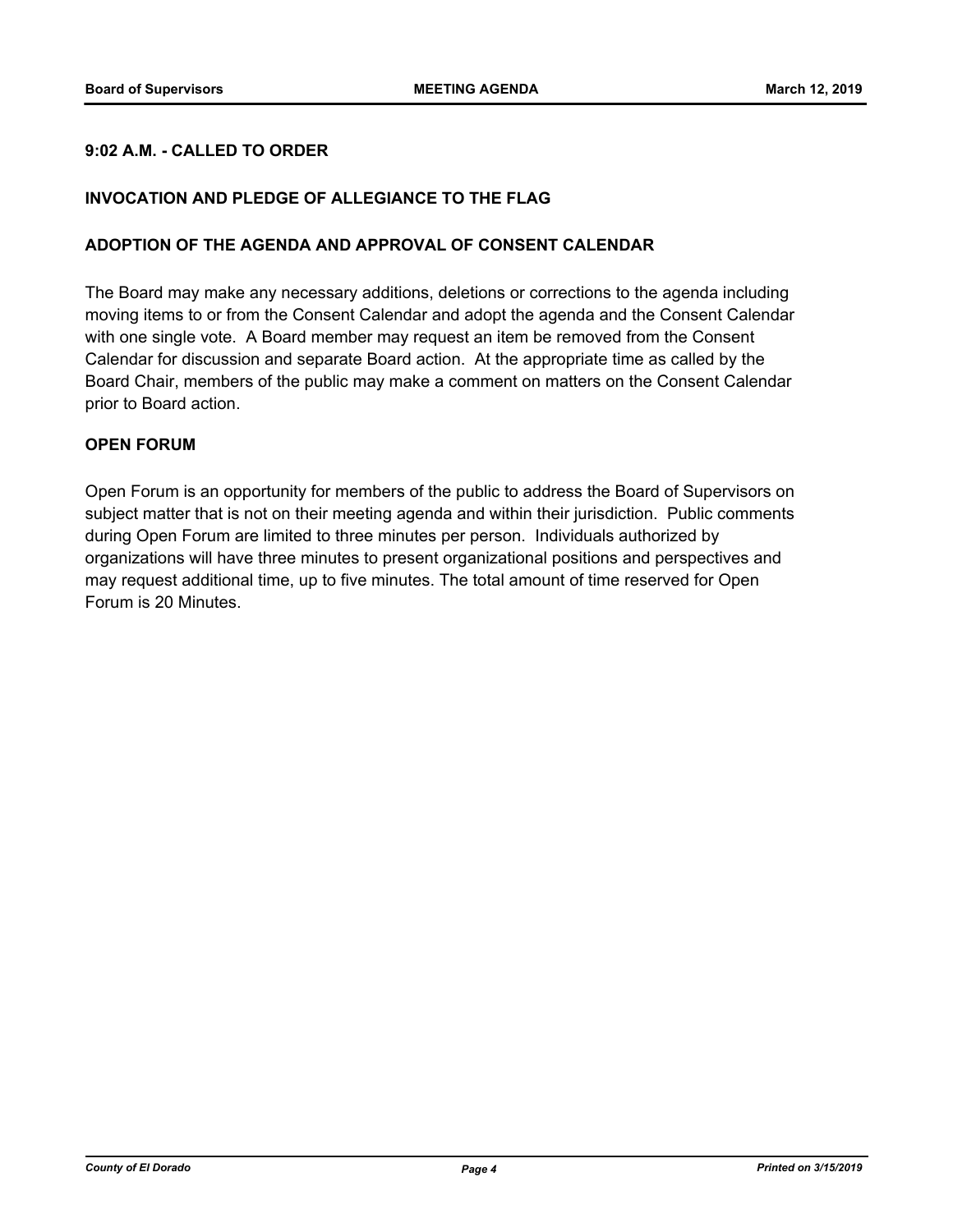#### **CONSENT CALENDAR**

**1.** [19-0369](http://eldorado.legistar.com/gateway.aspx?m=l&id=/matter.aspx?key=25690) Clerk of the Board recommending the Board approve the Minutes from the regular meeting of the Board of Supervisors on March 5, 2019 and the special meeting of the Board of Supervisors on March 6, 2019.

# **GENERAL GOVERNMENT - CONSENT ITEMS**

- **2.** [16-0305](http://eldorado.legistar.com/gateway.aspx?m=l&id=/matter.aspx?key=20961) Chief Administrative Office recommending the Board find that a state of emergency continues to exist in El Dorado County as a result of unprecedented tree mortality due to drought conditions and related bark beetle infestations. (Cont. 3/5/19, Item 7)
- **3.** [19-0303](http://eldorado.legistar.com/gateway.aspx?m=l&id=/matter.aspx?key=25625) Chief Administrative Office, recommending the Board consider the following: 1) Award Request for Proposals 19-918-037 for advanced life support ambulance operations services within County Service Area 3 (CSA 3) to

the sole qualified proposer, California Tahoe Emergency Services Operations Authority (CTESOA); and

2) Authorize the Chief Administrative Officer, or designee, to negotiate an agreement for services with CTESOA for Board consideration.

**FUNDING:** CSA 3 **-** Ambulance fee and benefit assessment revenue.

- **4.** [19-0359](http://eldorado.legistar.com/gateway.aspx?m=l&id=/matter.aspx?key=25680) Clerk of the Board recommending the Board make the following appointment to the Cemetery Advisory Committee: Appoint Mark McCuster, Fraternal Organization Representative (Vacant), Term Expiration 3/12/2021.
- **5.** [19-0329](http://eldorado.legistar.com/gateway.aspx?m=l&id=/matter.aspx?key=25650) Human Resources Department recommending the Board approve and adopt the following: 1) Revised class specification for the Chief Administrative Office: Principal Management Analyst; 2) Revised class specifications for the Health and Human Services Agency: Public Health Officer and Quality Improvement Coordinator; 3) Revised class specification for the Sheriff's Office: Undersheriff; and 4) Revised County-wide class specification: Accountant/Auditor.

**FUNDING:** N/A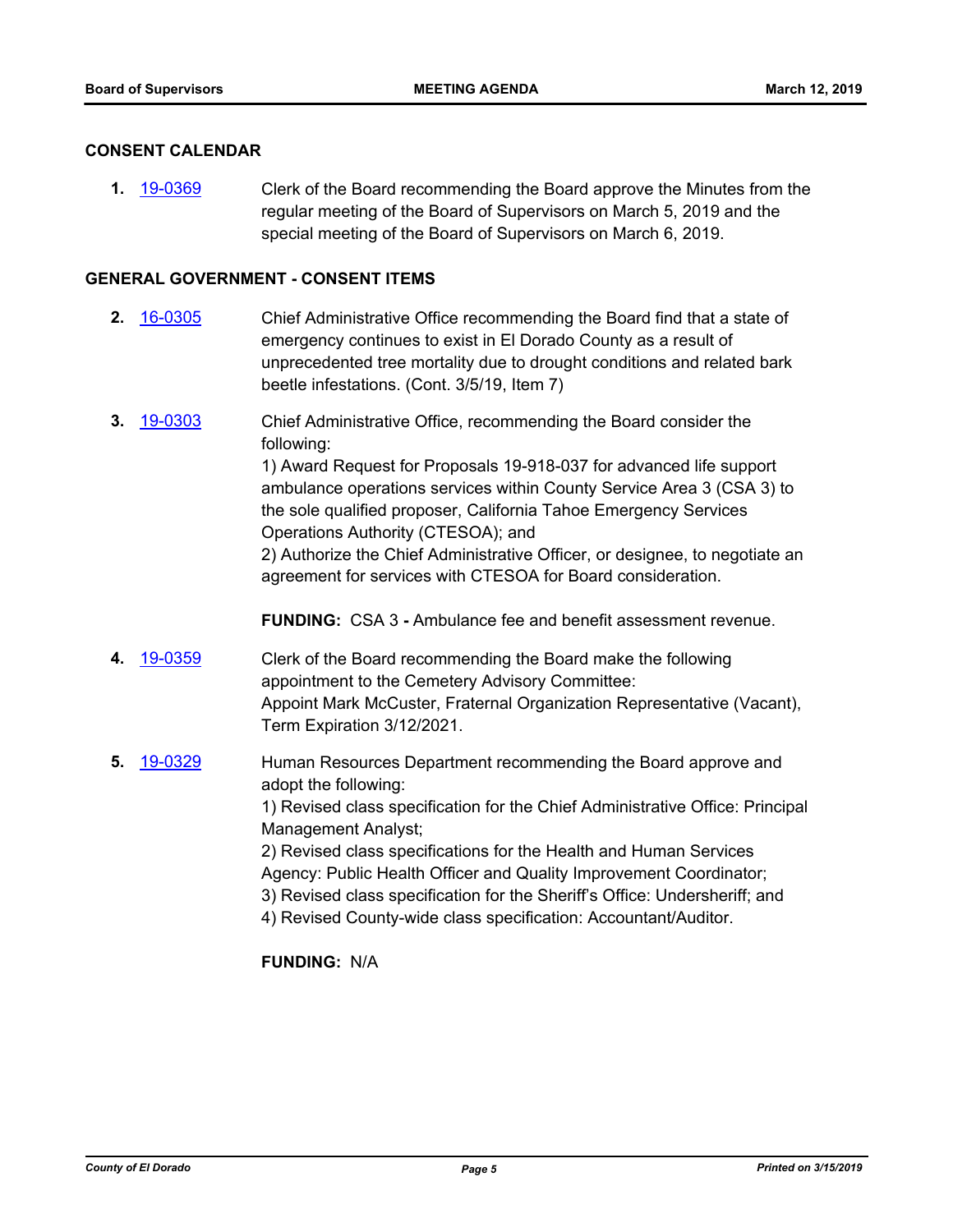**6.** [19-0379](http://eldorado.legistar.com/gateway.aspx?m=l&id=/matter.aspx?key=25700) Human Resources Department recommending the Board approve and adopt the following: 1) Revised class specifications for the Probation Department: Deputy Probation Officer I/II and Sr. Deputy Probation Officer; and 2) Revised class specification for the Treasurer Tax-Collector's Office: Sr. Revenue Recovery Officer.

**FUNDING:** General Fund.

**7.** [19-0175](http://eldorado.legistar.com/gateway.aspx?m=l&id=/matter.aspx?key=25495) Human Resources Department, and Planning and Building Department recommending the Board adopt and authorize the Chair to sign Resolution **025-2019**, amending the Authorized Personnel Allocation Resolution 132-2018 to:

> 1) Reassign the existing Department Analyst I/II - Ombudsman (1.0 Full Time Equivalent (FTE)) position from Community Development Services Administration and Finance to the Planning and Building Department, to be dedicated 75% to the Economic Development Program and 25% to Planning and Building activities;

2) Add one Senior Administrative Analyst (1.0 FTE) position to the Planning and Building Department, to be dedicated 75% to the Economic Development Program and 25% to Planning and Building activities; 3) Direct that the above changes be added to the Fiscal Year 2018-19

Position Allocation Schedule; and

4) Provide authorization to the Director of Human Resources to make, if needed, any technical corrections to the authorized personnel allocations for the Planning and Building Department and Community Development Services, Administration and Finance.

**FUNDING:** Economic Development (Transient Occupancy Tax) (75%); General Fund (25%).

**8.** [19-0366](http://eldorado.legistar.com/gateway.aspx?m=l&id=/matter.aspx?key=25687) Supervisor Novasel recommending the Board authorize the Chief Administrative Office and other appropriate staff to work with Assemblyman Bigelow to explore potential legislative changes that could mitigate some of the traffic challenges facing the Highway 50 Corridor between Placerville and the South Lake Tahoe Basin.

#### **FUNDING:** N/A

**9.** [19-0358](http://eldorado.legistar.com/gateway.aspx?m=l&id=/matter.aspx?key=25679) Supervisor Parlin recommending the Board make the following District IV appointment to the Cemetery Advisory Committee: Reappoint Frank Clark, Dist. Nominee - Dist. IV, Term Expiration 3/12/2021.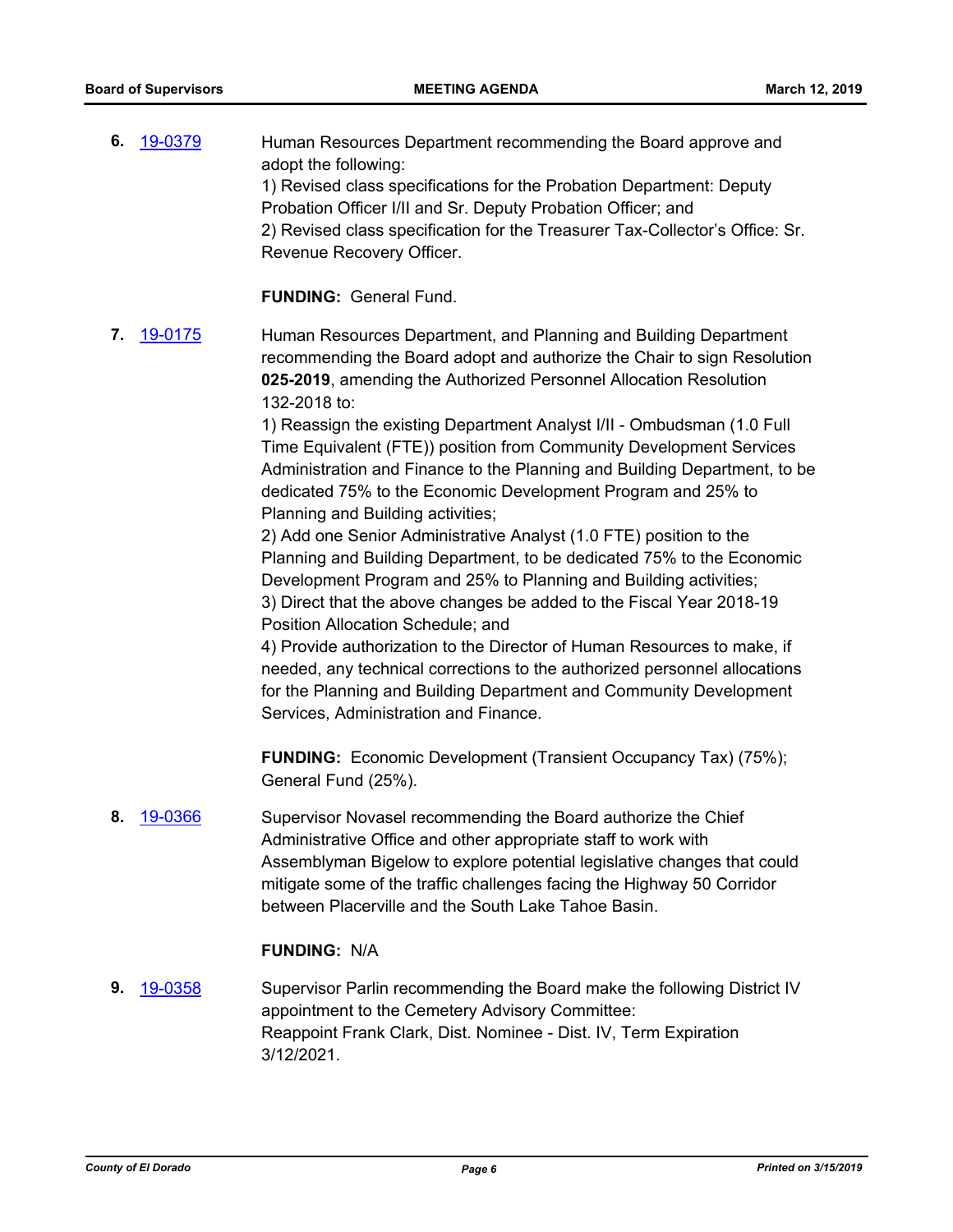#### **HEALTH AND HUMAN SERVICES - CONSENT ITEMS**

**10.** [18-1956](http://eldorado.legistar.com/gateway.aspx?m=l&id=/matter.aspx?key=25306) Health and Human Services Agency recommending the Board: 1) Approve and authorize the Chair to sign Amendment I to Agreement for Services 379 (192-S1711) with WellSpace Health, for the provision of alcohol and drug treatment services, increasing the total maximum contractual obligation by \$205,000 for a new maximum obligation of \$325,000, with no change to the term; 2) Make findings in accordance with County Ordinance 3.13.030 that it is more economical and feasible to contract with WellSpace Health for services provided under this Agreement 379 (192-S1711) because the County has neither the staff nor facilities to provide 24x7 residential treatment and detoxification services; and 3) Authorize the Purchasing Agent, or designee, to execute further

documents relating to Agreement for Services 379 (192-S1711), including amendments which do not increase the maximum dollar amount or term of the Agreement, and contingent upon approval by County Counsel and Risk Management.

**FUNDING:** 50% State and Realignment, 50% Federal. Funding sources are AB 109 Treatment Services, Drug Court Treatment Services, Alcohol and Other Drug Counseling and Treatment Services, and Mental Health Services Act.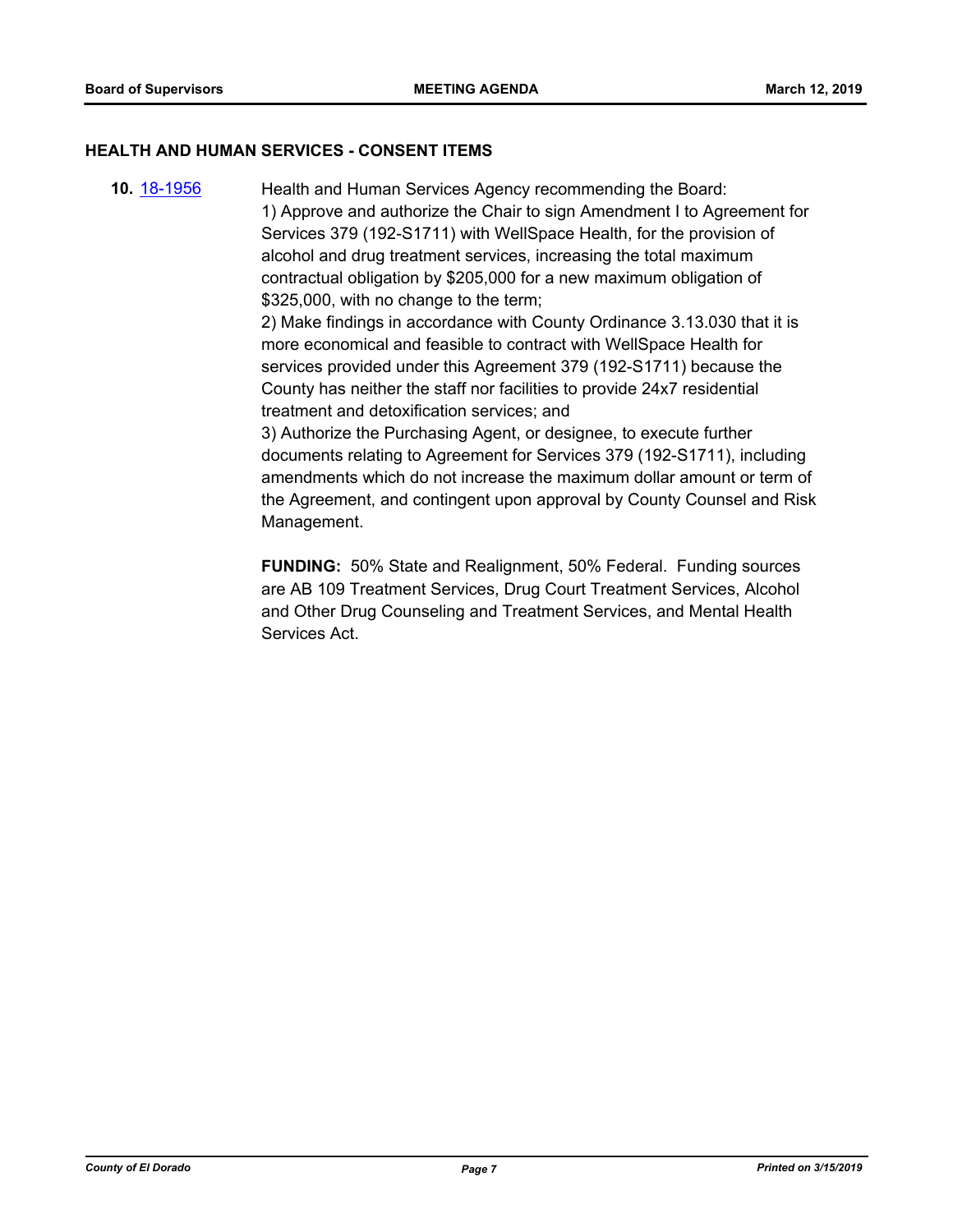#### **LAND USE AND DEVELOPMENT - CONSENT ITEMS**

**11.** [19-0210](http://eldorado.legistar.com/gateway.aspx?m=l&id=/matter.aspx?key=25530) Department of Transportation recommending the Board approve and authorize the Chair to sign Agreement 3704 with Westervelt Ecological Services, LLC, as owner of the Cosumnes Floodplain Mitigation Bank, for the purchase of 0.06 riparian habitat credits by the County of El Dorado for a total purchase price of \$5,100, as necessary mitigation for the construction of the Oak Hill Road at Squaw Hollow Creek - Bridge Replacement Project, CIP 77134/36105031.

> **FUNDING:** Highway Bridge Program (99% Federal), RSTP Exchange Funds (1% State).

**12.** [19-0285](http://eldorado.legistar.com/gateway.aspx?m=l&id=/matter.aspx?key=25607) Department of Transportation recommending the Board approve and authorize the Chair to sign the Second Amendment to Agreement for Services 402-S1611 with DKS Associates, increasing funding by \$250,000 for a new not-to-exceed amount of \$589,075 and extending the contract for three years to March 24, 2022, to provide traffic analysis and transportation planning services.

> **FUNDING:** Development Project Applicants, Traffic Impact Mitigation Fee Program, and Road Fund.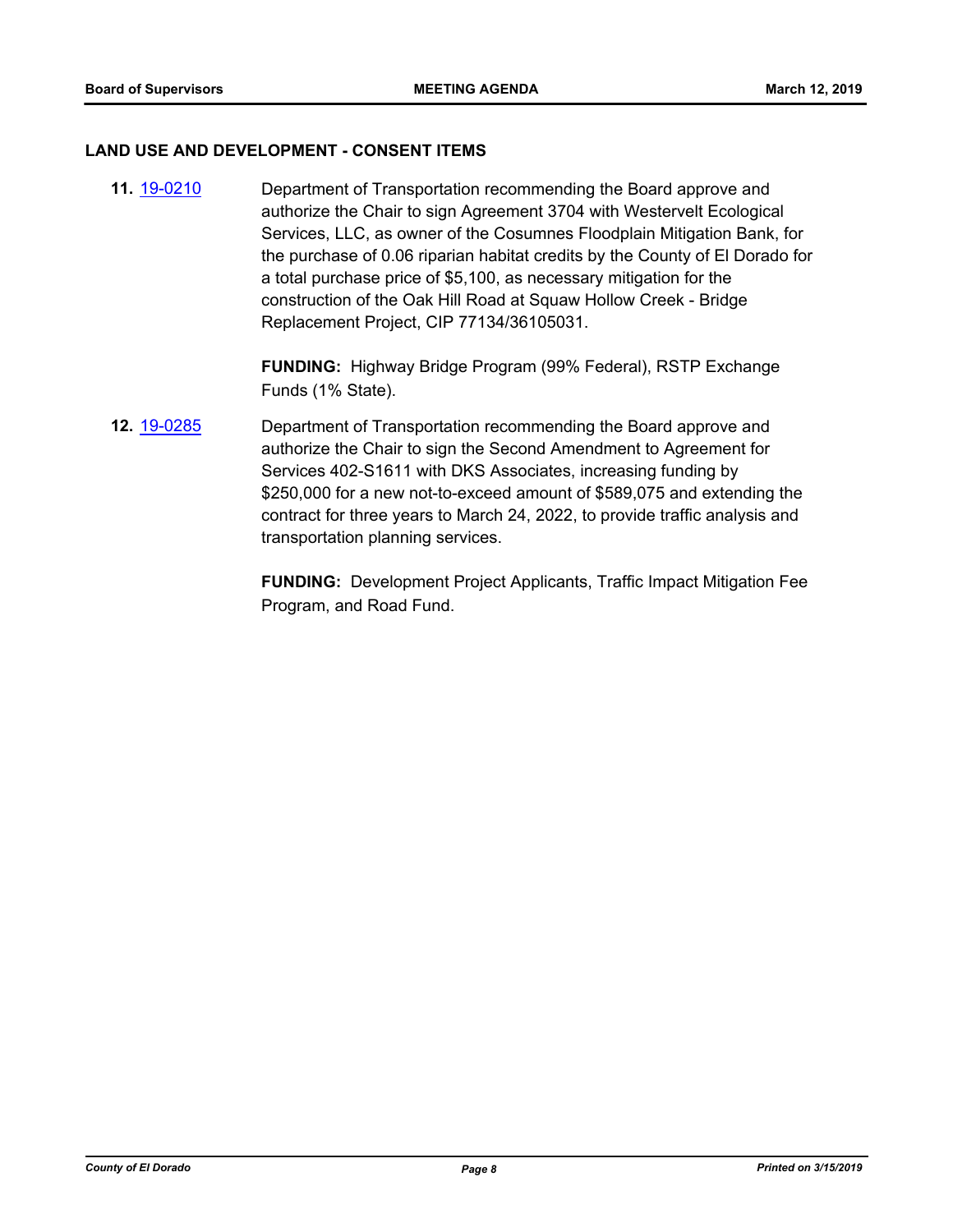#### **LAW AND JUSTICE - CONSENT ITEMS**

**13.** [18-1862](http://eldorado.legistar.com/gateway.aspx?m=l&id=/matter.aspx?key=25212) Probation Department recommending the Board:

1) Make findings in accordance with County Ordinance Chapter 3.13, Section 3.13.030 that it is more economical and feasible to contract out with The California Department of Corrections and Rehabilitation, Division of Juvenile Justice to provide services under this Agreement C5608391 (Fenix 3670) to the Probation Department for youth referred in Juvenile Court;

2) Approve and authorize the Chief Probation Officer, or designee, to sign Agreement C5608391(Fenix 3670) with The California Department of Corrections and Rehabilitation, Division of Juvenile Justice to allow services of Diagnostic Studies, Treatment Services, and Temporary Detention for delinquent youth. This agreement is for a term beginning upon final execution and expiring on June 30, 2020, for a not to exceed amount of \$99,904.00; and

3) Authorize the Purchasing Agent, or designee, to execute further documents relating to Agreement C5608391 (Fenix 3670) including future amendments which do not increase the maximum dollar amount or term of the resolution, and contingent upon approval by County Counsel and Risk Management.

**FUNDING:** General Fund.

**14.** [19-0134](http://eldorado.legistar.com/gateway.aspx?m=l&id=/matter.aspx?key=25455) Probation Department recommending the Board:

1) Approve and authorize the Chair to sign Amendment III to Agreement 043-S1711 (FENIX 88) with Tahoe Youth and Family Services (TYFS) to increase the amount available for existing services by \$60,391.95 and expand the scope of services to include TYFS Program Therapist(s) or Alcohol and Other Drug Counselor(s) services to out of custody youth in the amount of \$20,750 and effective upon execution, to increase the total amount of the Agreement for a not to exceed amount of \$400,141.95; and 2) Authorize the Purchasing Agent, or designee, to execute further documents relating to Agreement 043-S1711 including future amendments which do not increase the maximum dollar amount or term of the agreement, contingent upon approval by County Counsel and Risk Management.

**FUNDING:** Juvenile Probation Camp Funding / General Fund.

## **END CONSENT CALENDAR**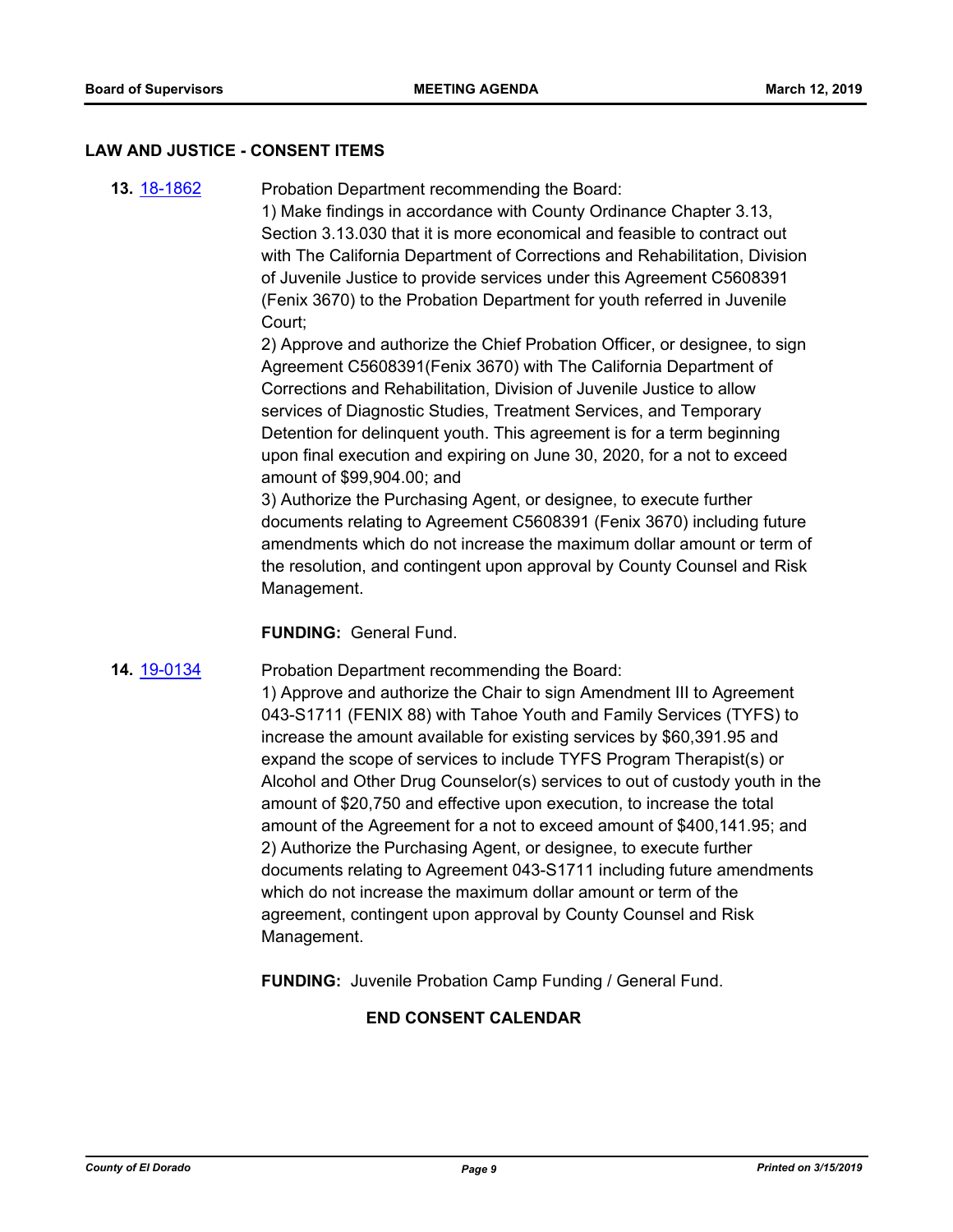#### **9:00 A.M. - TIME ALLOCATION**

**15.** [19-0308](http://eldorado.legistar.com/gateway.aspx?m=l&id=/matter.aspx?key=25630) Supervisor Hidahl recommending the Board conduct a public hearing to adopt and authorize the Chair to sign Resolution **024-2019** to declare that the operation of a carnival at the El Dorado Hills Town Center by Butler Amusements, Inc. on April 11, 2019 through April 14, 2019 will not endanger the public health, safety and welfare and that the operation of a carnival does not violate any zoning or health laws or regulations. (Est. Time: 5 Min.)

#### **DEPARTMENT MATTERS (Items in this category may be called at any time)**

**16.** [19-0381](http://eldorado.legistar.com/gateway.aspx?m=l&id=/matter.aspx?key=25702) Director of Human Resources recommending the Board appoint Ronald Ladage to the position of Director of Child Support Services, effective March 16, 2019, at step 5 of the salary range (annual salary of \$160,056). (Est. Time: 5 Min.)

#### **FUNDING**: State and Federal Funding.

- **17. 19-0371** Supervisor Hidahl recommending the Board: 1) Direct staff to evaluate the feasibility of providing business cards to members of Board of Supervisors designated boards, committees and commissions that make a formal request; and 2) Direct staff to return to the Board no later than April 9, 2019 with a recommendation and options. (Est. Time: 10 Min.)
- **18.** [19-0306](http://eldorado.legistar.com/gateway.aspx?m=l&id=/matter.aspx?key=25628) Supervisor Novasel, serving as Chair of the Human Rights Commission, recommending the Board take the following action regarding the Human Rights Commission ordinance;

1) Approve the Introduction (First Reading) of Ordinance **5099** repealing section 2.20.1111 of the El Dorado County Ordinance Code thereby removing the provision that would make the commission inoperative after the initial one year evaluation period. This action will result in the commission continuing indefinitely; and

2) Waive full reading of the ordinance by the Clerk of the Board and continue this matter to March 19, 2019 for Final Passage (Second Reading). (Est. Time: 10 Min.)

#### **ITEMS TO/FROM SUPERVISORS**

#### **CAO UPDATE**

#### **ADJOURNED AT 3:55 P.M.**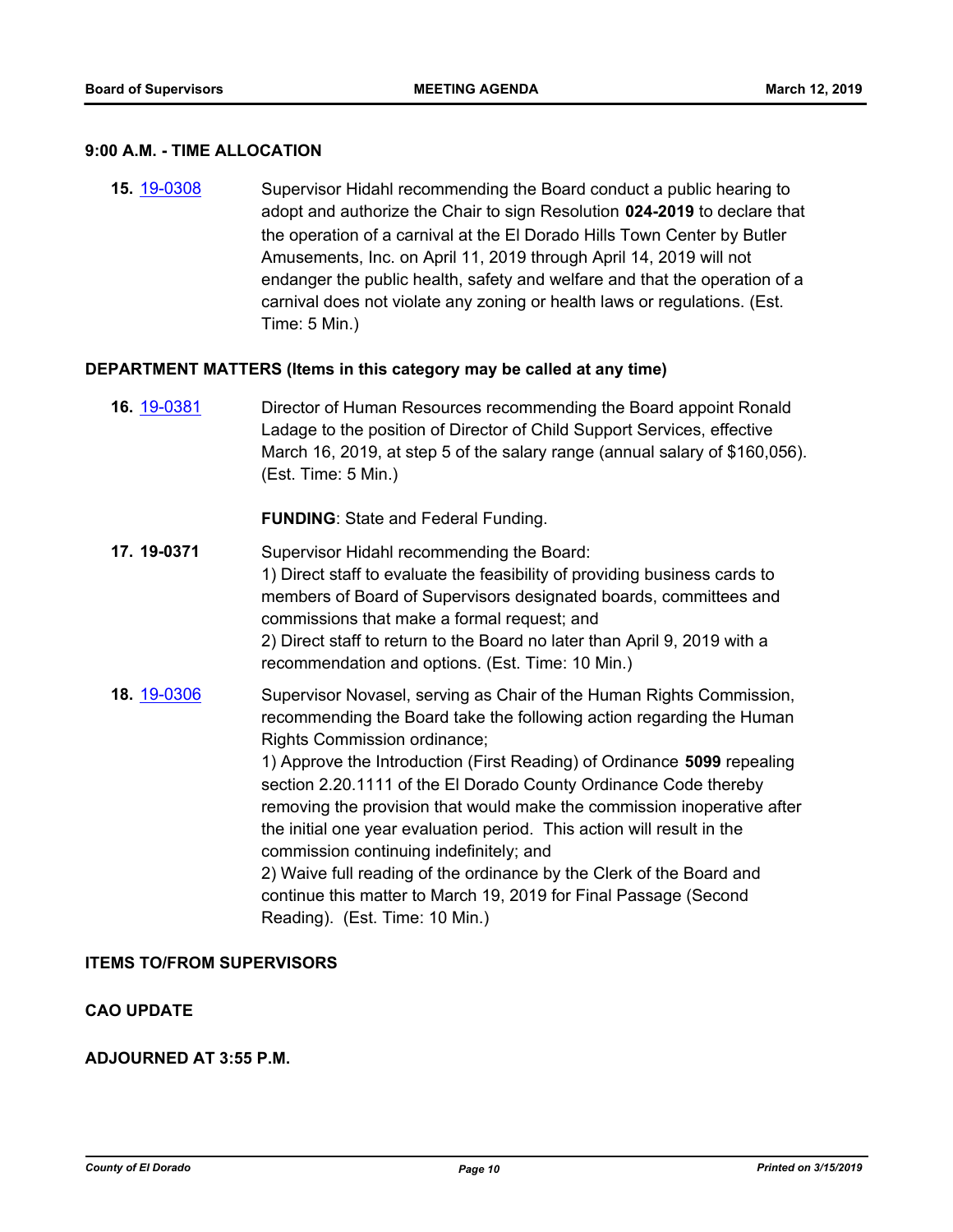#### **CLOSED SESSION**

- **19.** [19-0330](http://eldorado.legistar.com/gateway.aspx?m=l&id=/matter.aspx?key=25651) **Pursuant to Government Code Section 54957.6 Conference with Labor Negotiator**: County Negotiator: Director of Human Resources and/or designee. Employee organizations: Operating Engineers Local 3 representing employees in the Trades & Crafts and Corrections Bargaining Units; Deputy Sheriffs Association representing employees in the Law Enforcement Unit; El Dorado County Managers' Association, and El Dorado County Deputy County Counsel Association (Est. Time: 30 Min.)
- **20.** [19-0377](http://eldorado.legistar.com/gateway.aspx?m=l&id=/matter.aspx?key=25698) **Pursuant to Government Code Section 54957.6 Conference with Labor Negotiator:** County Negotiator: Director of Human Resources and/or designee. Employee organization: El Dorado County Probation Officers' Association. (Est. Time: 10 Min.)
- **21.** [19-0364](http://eldorado.legistar.com/gateway.aspx?m=l&id=/matter.aspx?key=25685) **Conference with Legal Counsel - Existing Litigation** pursuant to Government Code Section 54956.9(d)(1). Title: Serrano Associates Appeal of Park Impact Fees Number of potential cases: (1). (Est. Time: 10 Min.)
- **22.** [19-0375](http://eldorado.legistar.com/gateway.aspx?m=l&id=/matter.aspx?key=25696) **Pursuant to Government Code Section 54956.8 Conference with Real Property Negotiator**: This body will hold a closed session to give instructions to its negotiator for the Industrial Drive/Missouri Flat Intersection Signalization CIP Project 73366 regarding the real properties described as follows: 1) APN 329-260-01: 4568 Missouri Flat Road, Placerville, CA Owner: Irene Mazzoni; and 2) APN 329-261-12; 4551 Missouri Flat Road, Placerville, CA Owners:

Robert S. Moore and Deborah J. Moore, Trustees of the Moore Family Trust, dated September 5, 2014.

Instructions to El Dorado County's negotiator will concern price and terms of payment. Kyle Lassner, Right-of-Way Supervisor will be the negotiator on behalf of El Dorado County. The parties with whom El Dorado County's negotiator may negotiate are those parties identified above and their agents and successors. (Est. Time: 10 Min.)

#### **2:00 P.M. - TIME ALLOCATION (CLOSED SESSION)**

**23.** [19-0356](http://eldorado.legistar.com/gateway.aspx?m=l&id=/matter.aspx?key=25677) **Pursuant to Government Code Section 54957- Threat to public services or facilities.** Consultation with Sheriff John D'Agostini, and designated deputies. (Est. Time: 1.5 Hr.)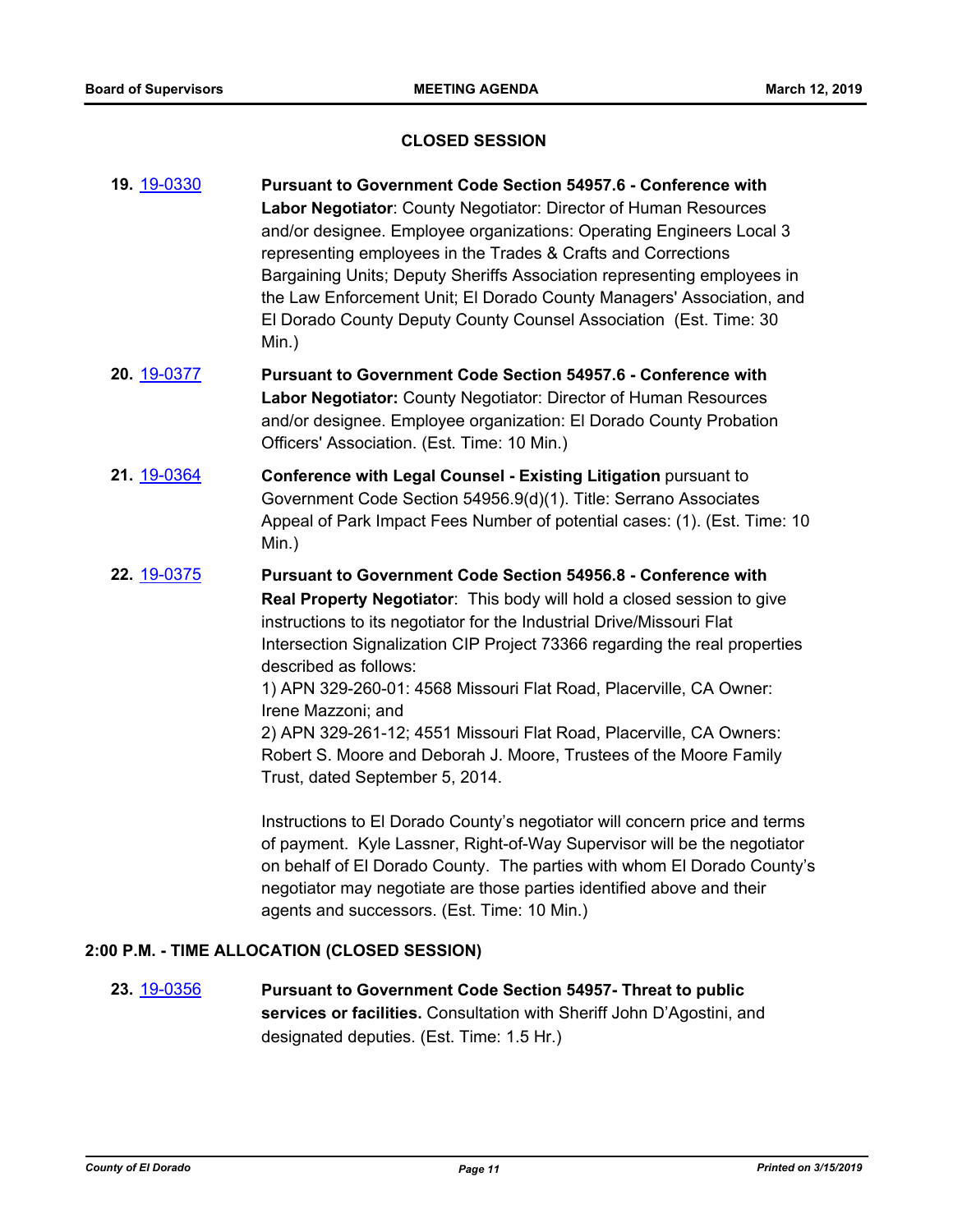On August 19, 2003, the Board adopted the following protocol: It is a requirement that all speakers, County staff and the public, when approaching the podium to make a visual presentation to the Board of Supervisors, must provide the Clerk with the appropriate number of hard copies of the presentation for Board members and the audience.